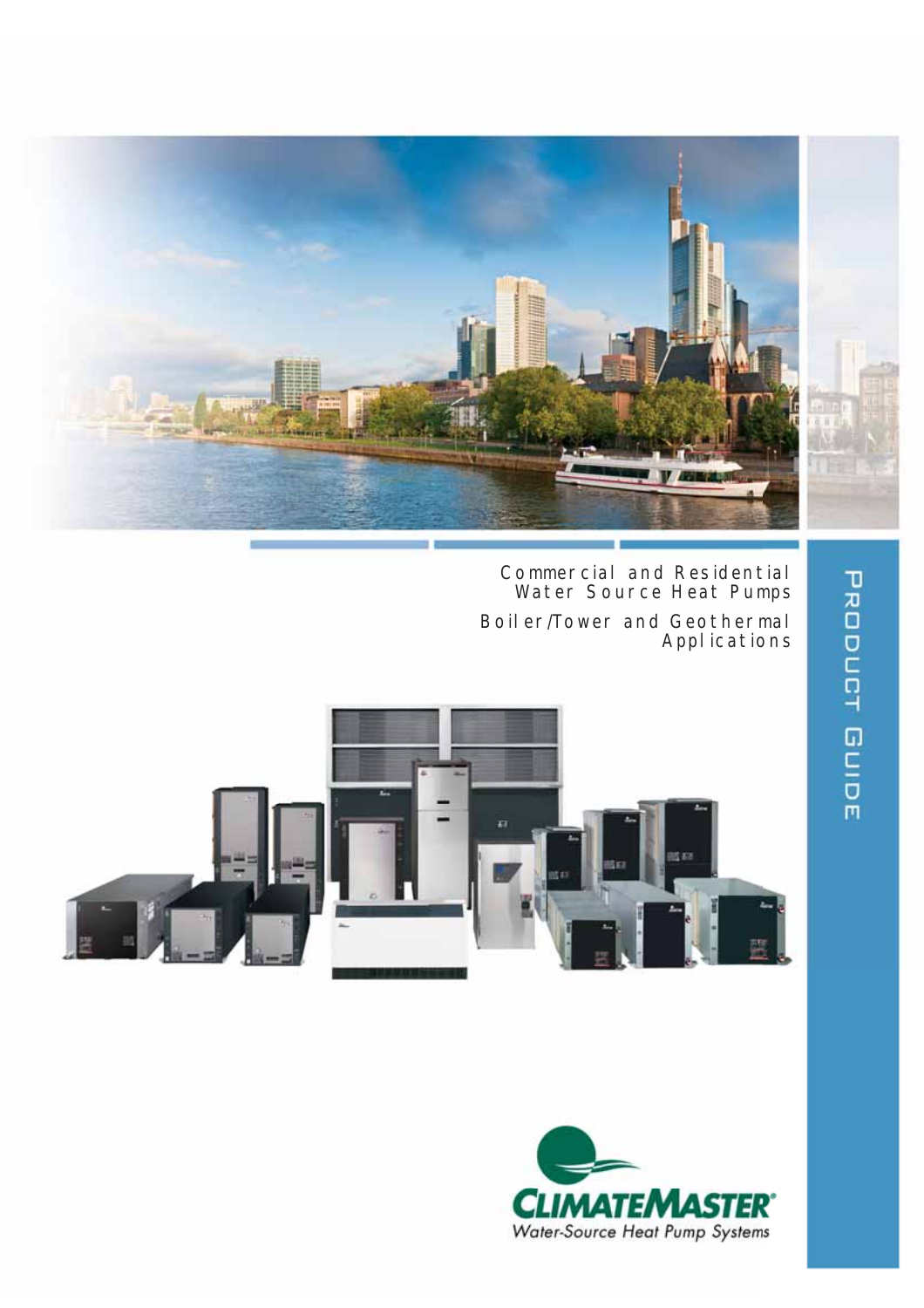# SOLUTION 1

# WATER-SOURCE HEAT PUMPS

Water-Loop heat pump systems combine water-source heat pumps on a common piping loop with a heat rejector and boiler, which are used to maintain the circulating water temperature within a controlled range, typically from 15°C to 35°C. The most common heat rejectors are open cooling towers with isolating heat exchangers, closed-circuit evaporative coolers, or dry coolers. Boilers are usually gas, oil, or electric.

Each zone heat pump utilizes the water loop to provide heating or cooling at any time, during or after hours, regardless of the operating mode of the other heat pumps. This is accomplished without duplicate heat and cool distribution systems, without the double waste inherent in reheat modes, and without concurrent operation of the cooling source and boiler, unlike most HVAC systems that provide the same capabilities.

Water-loop heat pump systems also operate very efficiently at part-load conditions, such as when a small portion of the building remains occupied after hours. Only the required zone heat pumps are used, unlike systems that must keep a large central plant in operation at an inefficient scaled-back capacity in order to serve a small portion of the load.

A typical building has a perimeter with outside exposure that is directly affected by variable outdoor weather conditions and a core without outside exposure that is almost unaffected by the weather. In order to understand the energy sharing benefits of a water-source heat pump system, the interaction of the loads in the core and perimeter zones must be analyzed for occupied periods (internal gains present) and unoccupied periods (temperature setback/setup and little or no internal gains) throughout the year. For illustration, the following are the main energy consuming operating modes of an office building in a temperate climate.

# SUMMER OCCUPIED

All zones require cooling and are rejecting heat into the water loop. The heat rejector maintains the maximum water loop temperature according to a predetermined setpoint (fixed or outdoor reset). The boiler is off.



## WINTER WARM-UP

During recovery from night setback, most zones will require heating and will be extracting heat from the water loop. The boiler maintains the minimum water loop temperature according to a predetermined setpoint. The heat rejector is off. The warm-up period is typically one hour or less per day.



## WINTER OCCUPIED

Most core zones will require cooling because of the internal heat gains discussed previously. Most perimeter zones will require heating. Because heat is being simultaneously rejected into and extracted from the water loop, both the boiler and the heat rejector remain off much of the time. The inherent sharing of energy within the water loop minimizes boiler and heat rejector operation and provides maximum system efficiency.

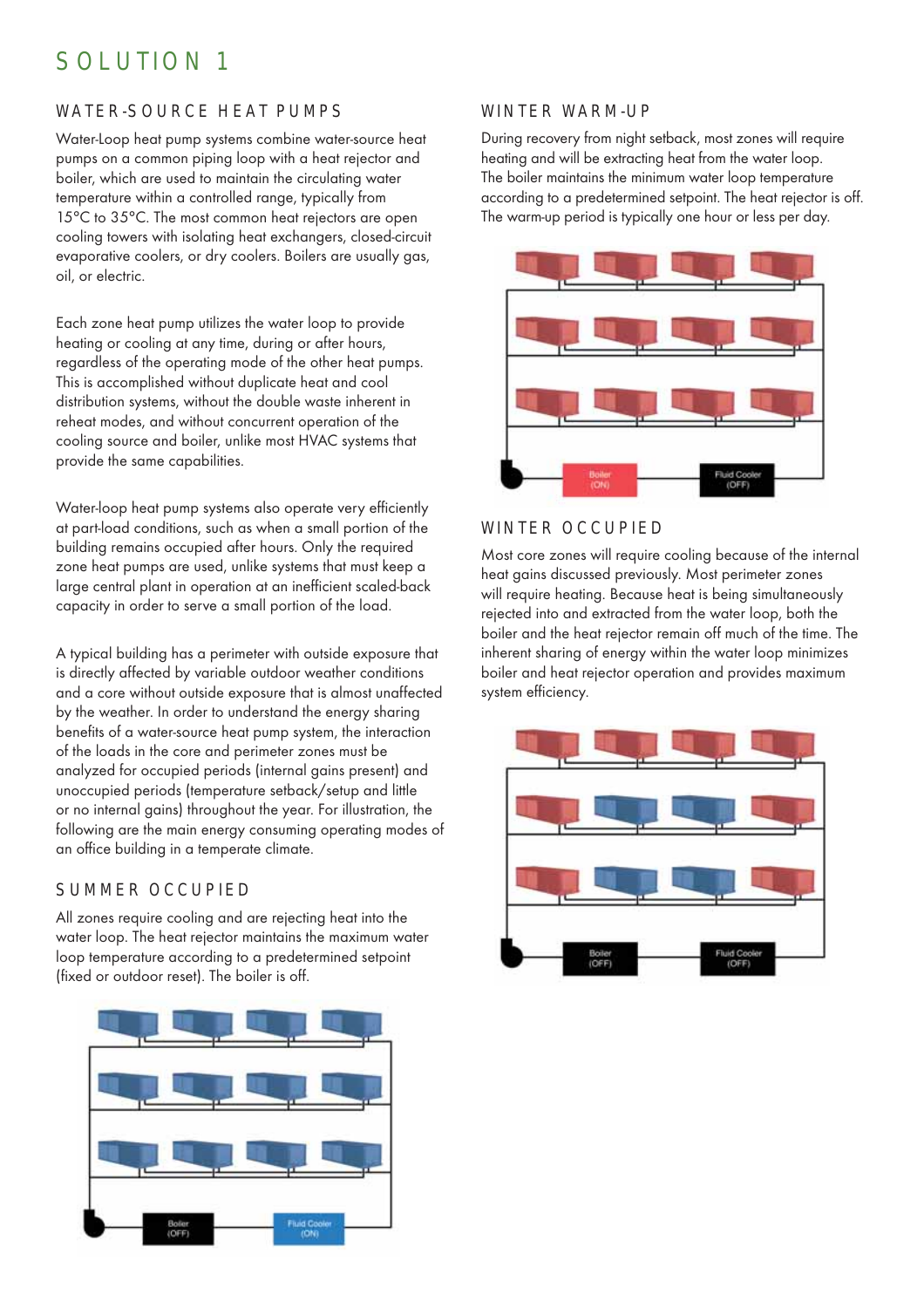# SOLUTION 1 EXAMPLE

# A WATER-SOURCE EXAMPLE

As an example of how water-source heat pumps can handle a variety of different applications, the building shown to the right is a fictional bronze statue foundry company in the midwest portion of the United States. The first floor comprises their production floor and office space. The second floor of the building is reserved for future use. The cooling tower and boiler work as needed to maintain an average loop temperature between 15 to 35°C. Water-source heat pumps can efficiently operate in either heating or cooling mode under these conditions. This gives individual and specialized zone control for maximum comfort and the ability to change operation modes as needed.

A mixture of units in heating mode and units in cooling mode create a constant temperature in the water loop. In Balanced Mode, there is no need for heat injection or rejection via the boiler or cooling tower. The heat is simply moved from one zone to another.

# WARM WEATHER (HIGH COOLING DEMAND)



# COOL WEATHER (HIGH HEATING DEMAND)

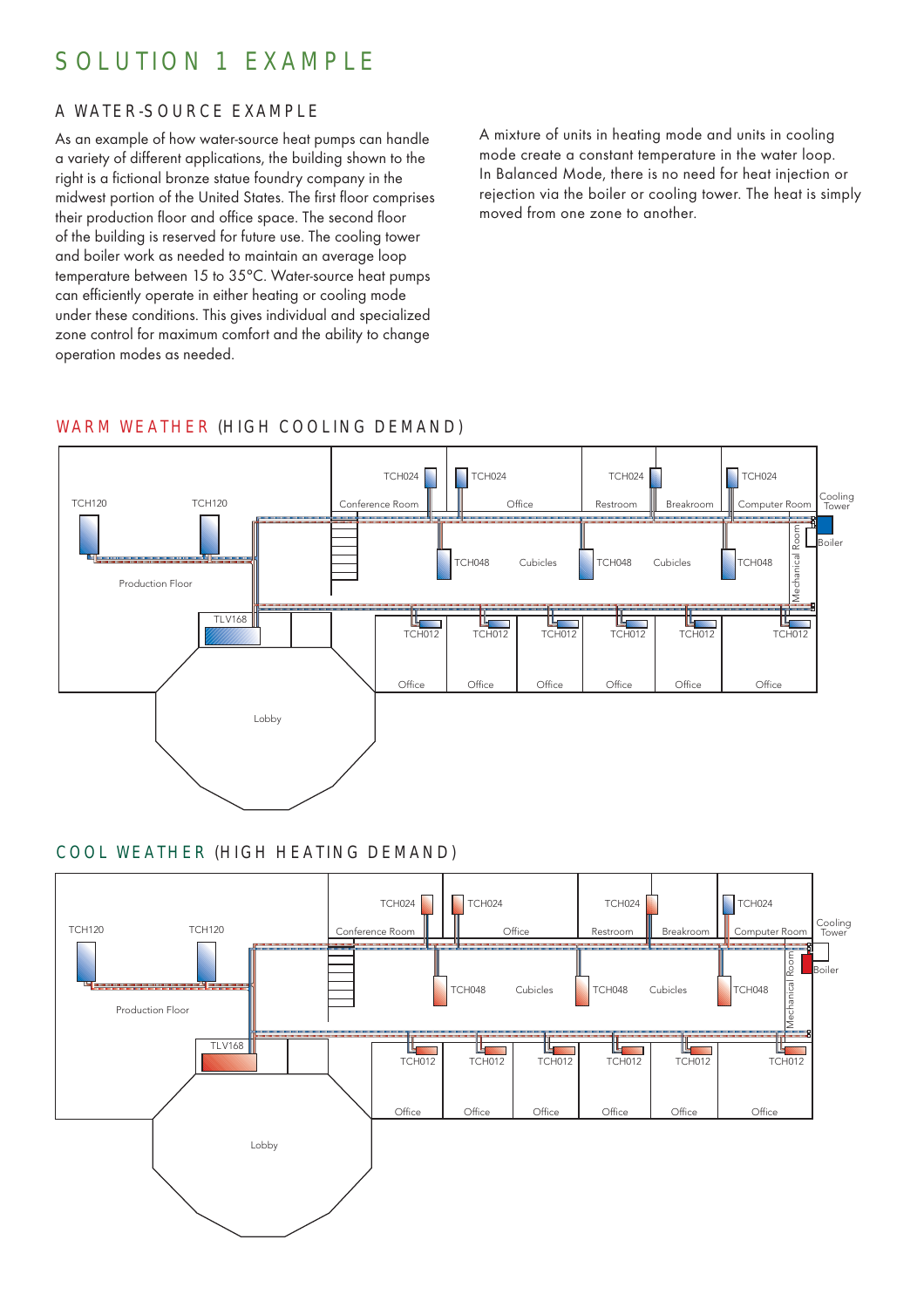# SOLUTION 2

## GEOTHERMAL SYSTEMS

These "Boilerless/Towerless" heat pump systems use the natural thermal properties of the Earth to dissipate or capture heat for the water loop. Geothermal heat pumps operate in an identical fashion to water-source heat pump units. However, without the need for a boiler or cooling tower, they save substantial energy costs and space. The water loop system is underground and the units are inside the building. Thus, the environmentally friendly geothermal system preserves the architectural design of a building naturally.



### LAKE LOOPS

Lake loops utilize a "slinky" assembly of geothermal loop piping placed at the bottom of a pond, lake, or other large body of water. An extremely cost effective loop system, lake loops are an easy alternative if the option is available.



#### WELL SYSTEMS

Most commonly known as "Open Loop", well systems pump water out of a nearby body of water or water well, and then discharge the water into another body of water or water well. Well systems usually employ a plate heat exchanger inside the building to keep the building water loop separated from the well water. This prevents any contaminates from affecting unit performance and extends system life. Well systems are often the most efficient as the well water is always at the same temperature year-round.

### GEOTHERMAL EARTH LOOPS

Geothermal Earth Loops come in several different configurations depending on space availability and soil properties. Chances are at some point you have either stood over, or walked across a geothermal loop field. Loop fields can be located under parking lots, landscaped areas, or any number of other locations. All earth loops use high-density polyethylene pipe to circulate either water or an antifreeze mixture. All joints and connection fittings are thermally fused to prevent leaks and most piping comes with a 25 year or longer warranty.



#### VERTICAL LOOPS

Vertical loops utilize bore holes drilled to an average depth of 76 meters. Once the loop pipe is inserted into the bore, it is grouted using a Bentonite mixture for maximum thermal conductivity. When space is limited, vertical loops are the most common type of geothermal loop installed.



## HORIZONTAL LOOPS

Horizontal loops utilize trenches dug to an average depth of 1.5 to 2 meters. As one of the more cost effective loops to install, horizontal loops are commonly found in open fields, parks or under parking lots.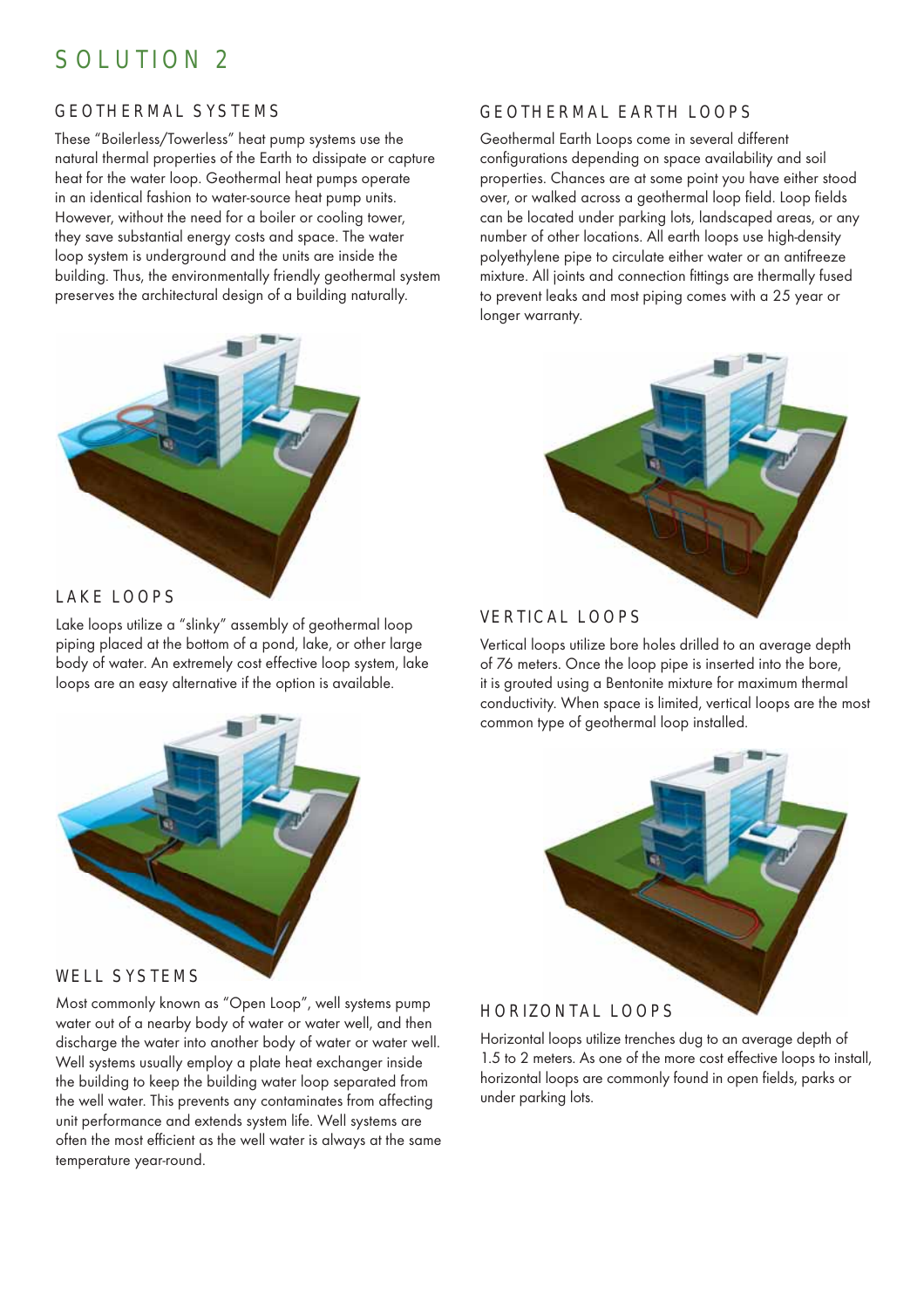# SOLUTION 2 EXAMPLE

# A GEOTHERMAL EXAMPLE

Using the same building model, the cooling tower and boiler are replaced with a geothermal vertical loop field. Identical in overall zone operation, the building benefits by having less overall equipment and reduced operation costs. Building aesthetics are also improved by eliminating outdoor equipment, and additional space is gained by eliminating the boiler and additional support equipment.



### WARM WEATHER (HIGH COOLING DEMAND)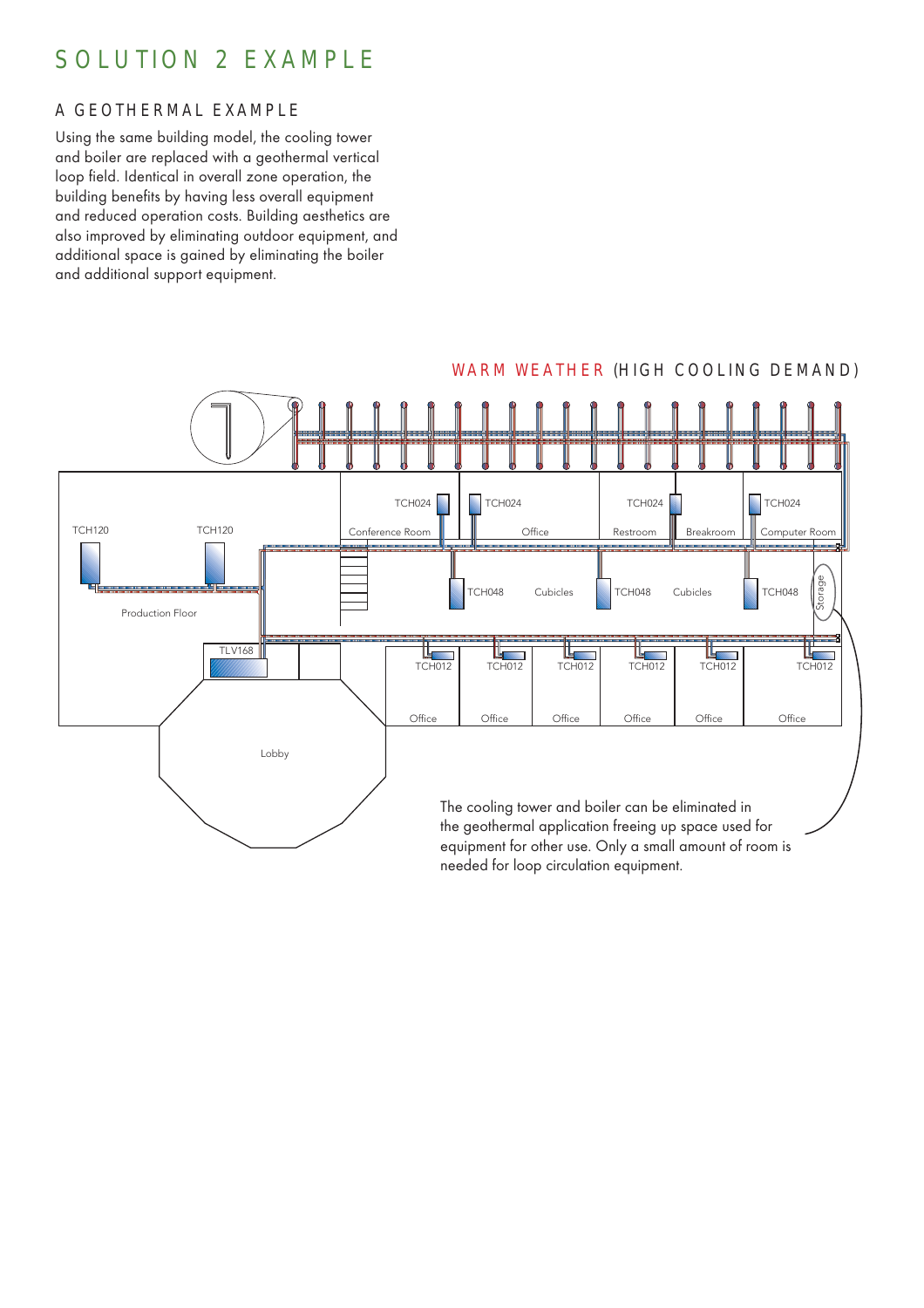#### TRANQUILITY® 20 (TS) SERIES



- Models 006 through 070
- EarthPure® [HFC-410A] zero ozone depletion refrigerant • Exceeds ASHRAE 90.1 efficiencies
- 
- Galvanized steel construction with attractive black mat powder coat paint and silver accents
- Stainless steel drain pan
- Foil-backed insulation in air handler section
- Double isolation compressor mounting for quiet operation
- Insulated divider and separate compressor/air handler compartments
- Copeland scroll compressors (rotary for models 006 012)
- TXV metering device
- Extended range (-6.7 to 48.9°C) capable
- Microprocessor controls standard (optional DXM and/ or DDC controls) • LonWorks, BACnet, Modbus and Johnson N2 compatibility options for
- DDC controls
- Factory-mounted hanger brackets for horizontal units
- Flush securely-mounted corner post water connections (no backup wrench required)
- Unit Performance Sentinel performance monitoring system
- Eight safeties standard
- Wide variety of options including factory installed service disconnect

#### TRANQUILITY® 16 COMPACT (TC) SERIES



- Models 006 (1.8 kW) through 060 (17.6 kW)
- EarthPure® [HFC-410A] refrigerant
- Galvanized steel construction with attractive matte black epoxy powder coat paint front access panel
- Epoxy powder painted galvanized steel drain pan
- Sound absorbing glass fiber insulation
- Double isolation compressor mounting for quiet operation
- Insulated divider and separate compressor/air handler compartments
- Scroll compressors (rotary for size 018 and below)
- **TXV** metering device
- Microprocessor controls standard (optional DXM and/or DDC controls)
- LonWorks, BACnet, Modbus and Johnson N2 compatibility options for DDC controls
- Factory-mounted hanger brackets for horizontal units
- PSC three-speed fan motor
- Unit Performance Sentinel performance monitoring system
- Eight safeties standard
- Extended range (-6.7 to 48.9°C) capable

#### TRANQUILITY® LARGE VERTICAL (TLV) SERIES

- Vertical sizes 084 (24.6 kW) through 300 (87.9 kW)
- Unit configuration can be ordered with, or converted to front or back return and top, front, or back discharge.
- Field conversion uses all existing parts including panels and belts
- Electrical box can be field converted to be on front or back of unit
- Electric power can enter from the front or either side of unit
- Water and drain can be connected to either side
- Dual refrigeration circuits (TL168, 192, 240, 300)
- Exceeds ASHRAE 90.1 efficiencies
- **TXV** metering device
- Extended range (-6.7 to 48.9°C) capable
- Microprocessor controls standard (optional DXM and/or DDC controls)
- LonWorks, BACnet, Modbus and Johnson N2 compatibility options for DDC controls
- Unit Performance Sentinel performance monitoring system



# (TC) SERIES

TRANQUILITY® LARGE

- Models 072 (21.1 kW), 096 (28.1 kW), 120 (35.2 kW)<br>• Horizontal unit configuration can be erdered with the
- Horizontal unit configuration can be ordered with left or right return air and straight or back supply air discharge. Discharge is field convertible. Field conversion uses all existing parts including panels and belts
- Vertical unit configuration can be ordered with front or back return air and top, front, or back supply air discharge. Discharge is field convertible. Field conversion uses all existing parts including panels and belts.
- Electrical box is on right side and can be field converted to left side of unit
- Electric power can enter from either side of front
- Water can be connected to either side
- Copeland scroll compressors
- Dual refrigeration circuits (All Models)
- Exceeds ASHRAE 90.1 efficiencies
- Galvanized steel construction with attractive matte black epoxy powder coat painted front access panel
- Insulated divider and separate compressor/air handler compartments
- TXV metering device
- Extended range (-6.7 to 48.9°C) operation (may require optional extended range insulation)



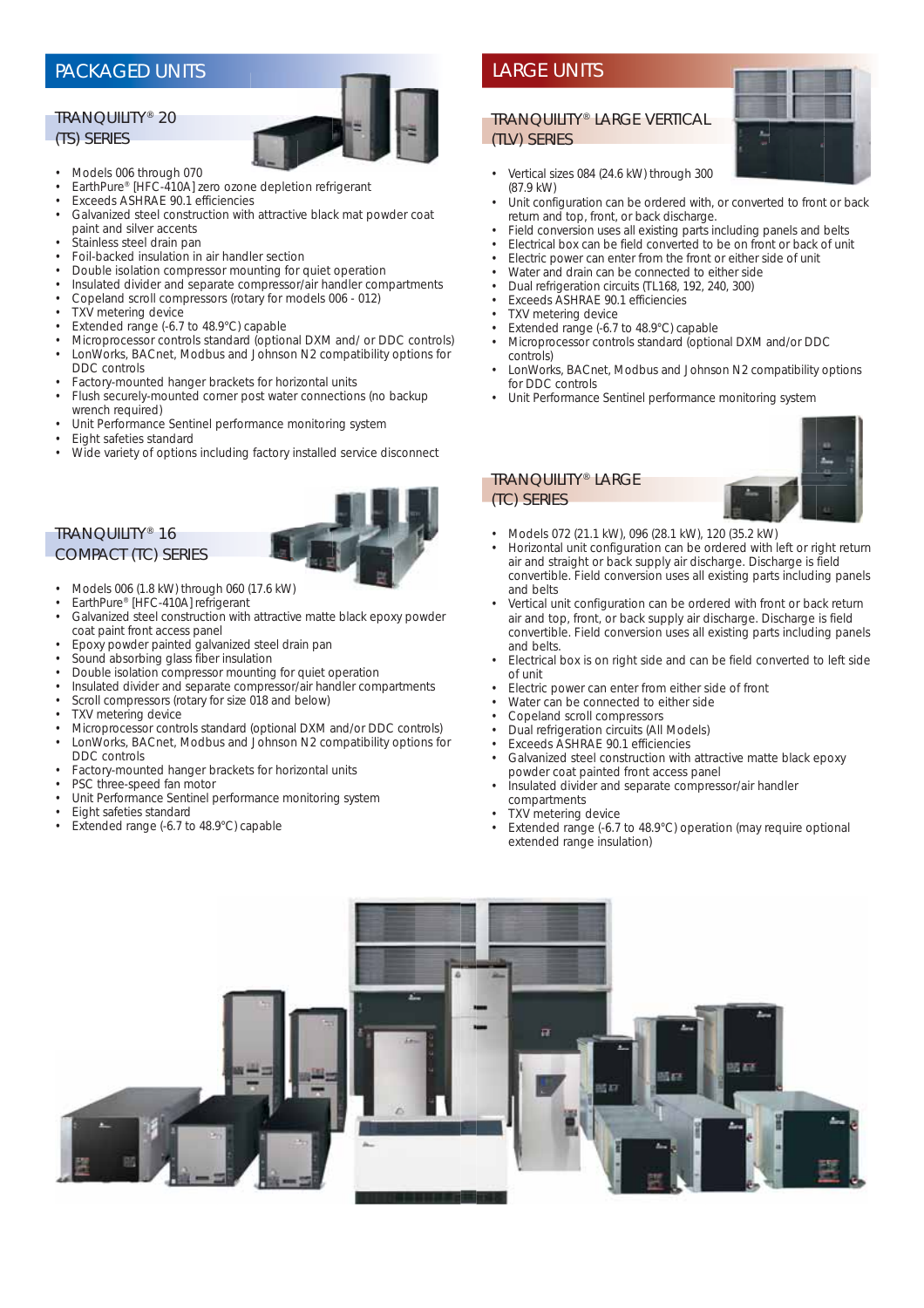## CONSOLE UNIT

#### TRANQUILITY® CONSOLE (TRC) SERIES



- Models 09 (2.6 kW) through 18 (5.3 kW)
- EarthPure® [HFC-410A] zero ozone depletion refrigerant
- High efficiency rotary compressors
- Two-piece chassis/cabinet design
- Galvanized steel cabinet with durable Polar Ice powder coat finish and black "matte" finish on subbase
- Slope top/aluminum rigid bar supply air grille. Front or bottom return • Extended range (-6.7 to 48.9°C) capable
- Advanced digital auto or manual-change-over unit mounted controls with temperature display (°C or °F) and fault indication
- Remote-mounted controls available
- Microprocessor controls standard (optional DXM and/or DDC controls) • LonWorks, BACnet, Modbus and Johnson N2 compatibility options for
- DDC controls
- Right or left-hand piping arrangement
- Unit Performance Sentinel™ performance monitoring system
- Eight safeties standard
- Wide variety of options including coated air coil

# WATER-TO-WATER UNITS

#### TRANQUILITY® HIGH TEMPERATURE WATER-TO-WATER (THW) SERIES



- Models 8kW, 10kW, and 12kW<br>• High temperature scroll comp
- High temperature scroll compressor, up to 63°C leaving water temperature
- Ultra high efficiencies (4.2 COP at ground loop conditions; up to 5.5 COP at ground water conditions!)
- Built-in programmable controller with Outdoor Temperature Reset and Warm Weather Shutdown
- Large, back-lit digital user interface
- Rugged coaxial (tube-in-tube) "Source" heat exchanger (copper or cupro-nickel)
- Close approach temperature brazed plate stainless steel "Load" heat exchanger
- Galvanized steel construction with protective powder coat paint and stainless steel, hinged front access door
- Hinged front access door and 3 removable panels for ease of installation and service
- Flush-mount 1" FPT fittings, secured to the cabinet (no backup wrench required)
- TXV metering device
- 12-point low voltage terminal strip for ease of installation
- Disconnect and CE Mark controls
- Wide variety of options including dedicated mode for domestic hot water generation and factory installed internal load and source pump(s) with expansion tanks.

#### TRANQUILITY® MODULAR WATER-TO-WATER (TMW) SERIES



- Models 036 (10.5 kW) through 340 (100 kW)
- Copeland scroll compressors
- Dual independent refrigeration circuits (120 and 340)
- Exclusive single side service access (front of unit) allows multiple units to be installed side-by-side for large capacity installations • Top water connections, staggered for ease of manifolding
- multiple units (170 and 340) • Heavy gauge galvanized steel construction with polyester
- powder coat paint and stainless steel front access panels
- Insulated compressor compartment
- Extended range (-5 to  $45^{\circ}$ C) capable
- Microprocessor controls standard LonWorks, BACnet, Modbus and Johnson N2 compatibility options for DDC controls
- Compressor "run" and "fault" lights on the front of the cabinet (170 and 340)
- Seven safeties standard
- Options include UltraQuiet sound attenuation package and cupro-nickel heat exchanger(s)

#### FEATURE COMPARISON:

| ranquility® Console (TRC) | Γranquility® Large Horizontal (TC) | Tranquility® Large Vertical (TLV) | Tranquility® 16 Compact (TC) | Tranquility <sup>®</sup> 20 (TS) | Packaged and Console Series                          |                          |
|---------------------------|------------------------------------|-----------------------------------|------------------------------|----------------------------------|------------------------------------------------------|--------------------------|
|                           |                                    |                                   |                              |                                  | EarthPure® (HFC-410A) Refrigerant                    |                          |
|                           |                                    |                                   |                              |                                  | Microprocessor CXM Controls                          |                          |
| $\ddot{\phantom{0}}$      |                                    |                                   |                              |                                  | Copper Coil                                          |                          |
|                           |                                    | $\bullet$                         |                              | $\bullet$                        | <b>TXV</b>                                           |                          |
|                           |                                    |                                   |                              |                                  | Dual Level Compressor Isolation                      |                          |
|                           |                                    |                                   |                              |                                  | Field Convertible Discharge (Horizontal Units)       | Standard Features        |
|                           |                                    |                                   |                              | $\bullet$                        | 3 Access Panels                                      |                          |
|                           |                                    |                                   | 1                            | 1                                | <b>Scroll Compressors</b>                            |                          |
|                           | ï                                  |                                   | $\bullet$                    |                                  | Factory Installed Hanger Brackets (Horizontal Units) |                          |
|                           |                                    | $\bullet$                         |                              |                                  | Remote Reset at Thermostat                           |                          |
|                           |                                    |                                   |                              |                                  | <b>Condensate Overflow Protection</b>                |                          |
| $\bullet$                 |                                    |                                   |                              |                                  | Cupro-Nickel Coil                                    |                          |
|                           |                                    |                                   |                              |                                  | <b>High Static Blower</b>                            |                          |
|                           |                                    |                                   |                              |                                  | UltraQuiet Package                                   |                          |
|                           |                                    |                                   |                              |                                  | Extended Range Operation (-6.7 to 48.9°C)            |                          |
|                           |                                    |                                   |                              |                                  | <b>Auto-Flow Regulation</b>                          |                          |
|                           |                                    | $\bullet$                         |                              |                                  | Two-Way Control Valve                                |                          |
|                           |                                    |                                   |                              |                                  | DownFlow Configuration                               | actory Installed Options |
|                           |                                    |                                   |                              |                                  | Desuperheater Coil                                   |                          |
|                           |                                    |                                   |                              |                                  | <b>DDC Controller</b>                                |                          |
|                           |                                    |                                   |                              |                                  | <b>Deluxe DXM Controller</b>                         |                          |
|                           |                                    |                                   |                              | ï                                | <b>Coated Air Coil</b>                               |                          |

1. High efficiency rotary or scroll compressor depending on model. 2. Size 060 only.

| Tranquility <sup>®</sup> Modular (TMW) | Tranquility® High Temp (THW) | Water-to-Water Series                   |                           |
|----------------------------------------|------------------------------|-----------------------------------------|---------------------------|
|                                        | ٠                            | EarthPure® (HFC-410A) Refrigerant       |                           |
|                                        | ٠                            | Microprocessor CXM Controls             |                           |
|                                        |                              | Copper Coil                             |                           |
|                                        |                              | <b>TXV</b>                              | Standard Features         |
|                                        |                              | Dual Level Grommet Compressor Isolation |                           |
|                                        | ä                            | 3 Access Panels                         |                           |
|                                        | $\bullet$                    | Extended Range Operation (-5 to 45°C)   |                           |
|                                        |                              | <b>Scroll Compressors</b>               |                           |
|                                        |                              | Cupro-nickel Coil                       |                           |
|                                        |                              | UltraQuiet Package                      |                           |
|                                        |                              | Desuperheater Coil                      |                           |
|                                        |                              | <b>DDC Controller</b>                   | Factory Installed Options |
|                                        |                              | <b>Deluxe DXM Controller</b>            |                           |
|                                        |                              | Dedicated DHW Mode                      |                           |